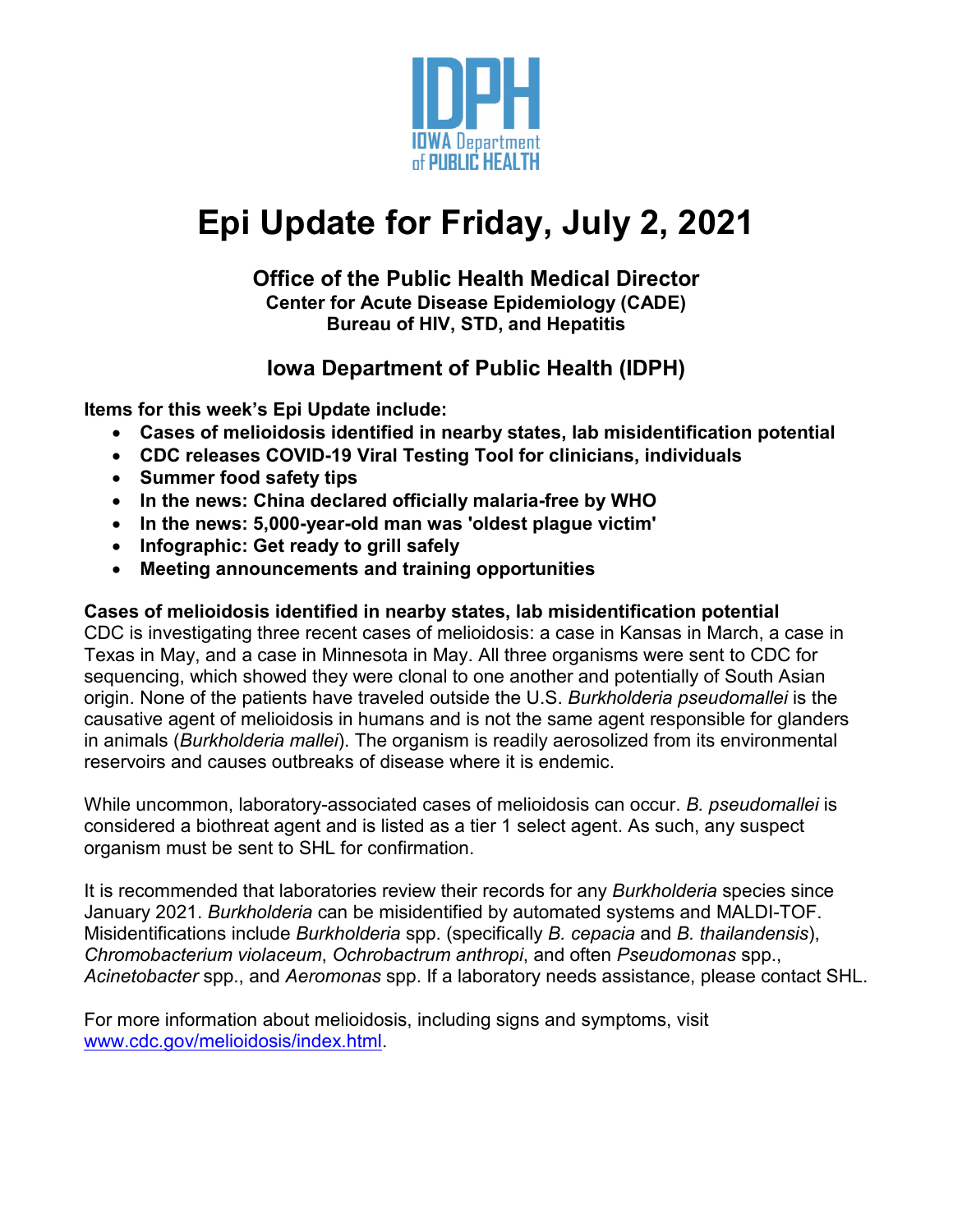## **CDC releases COVID-19 Viral Testing Tool for clinicians, individuals**

CDC's COVID-19 Viral Testing Tool helps health care providers quickly determine what type(s) of COVID-19 testing they should recommend to patients. The tool also helps individuals determine what type of test they should seek. After test results are in, the tool can help interpret results and guide next steps. The online, mobile-friendly tool asks a series of questions, and provides recommended actions and resources based on the user's responses.

## The COVID-19 Viral Testing Tool is available at

[www.cdc.gov/coronavirus/2019-ncov/testing/index.html.](http://www.cdc.gov/coronavirus/2019-ncov/testing/index.html)

#### **Summer food safety tips**

IDPH is seeing an increase in foodborne illness reports, which tend to peak during the summer. Warmer temperatures help pathogens such as *Salmonella* thrive. Bacteria multiply rapidly at room temperature or in the "Danger Zone" between 40°F and 140°F, so never leave perishable food out for more than 2 hours (or 1 hour if it's hotter than 90°F outside).

Here are a few more summer food safety tips:

- Wash hands for 20 seconds with soap and water before, during, and after preparing food and before eating.
- Rinse fresh fruits and vegetables under running water.
- Use separate cutting boards and plates for raw meat, poultry, and seafood.
- Use a food thermometer to ensure foods are cooked to a safe internal temperature.

For more information, including safe cooking temperatures for various foods, visit [www.cdc.gov/foodsafety/keep-food-safe.html.](http://www.cdc.gov/foodsafety/keep-food-safe.html)

#### **In the news: China declared officially malaria-free by WHO**

[www.cnn.com/2021/07/01/asia/china-malaria-free-who-intl-hnk-scn/index.html](http://www.cnn.com/2021/07/01/asia/china-malaria-free-who-intl-hnk-scn/index.html)

# **In the news: 5,000-year-old man was 'oldest plague victim'**

[www.bbc.com/news/science-environment-57658859](http://www.bbc.com/news/science-environment-57658859)

## **Infographic: [Get ready to grill safely](https://www.cdc.gov/foodsafety/images/comms/grill-safety/GrillSafety_Refridgerate_1200x675.jpg)**



#### To view in full size, visit

[www.cdc.gov/foodsafety/images/comms/grill-safety/GrillSafety\\_Refridgerate\\_1200x675.jpg.](http://www.cdc.gov/foodsafety/images/comms/grill-safety/GrillSafety_Refridgerate_1200x675.jpg)